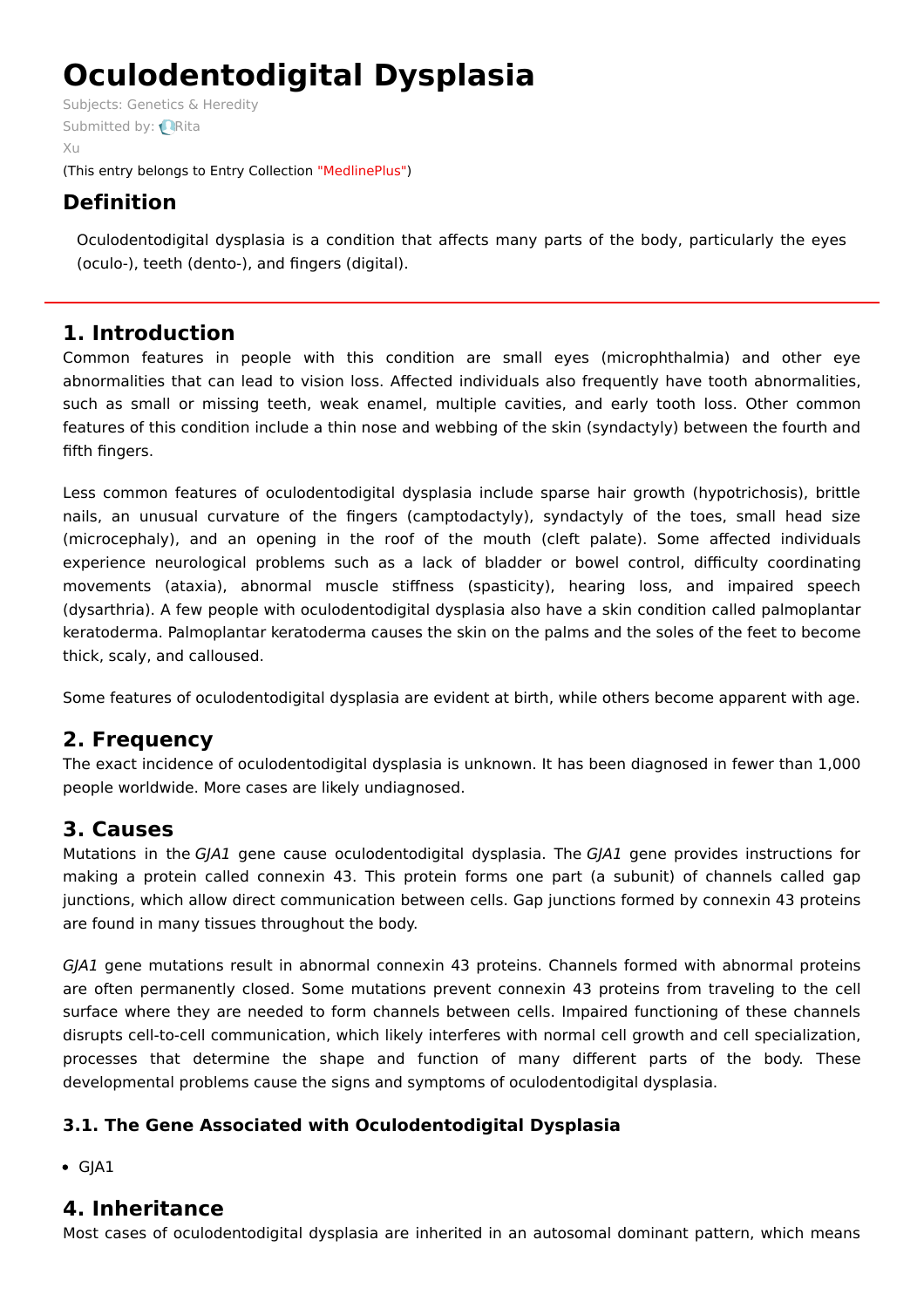one copy of the altered gene in each cell is sufficient to cause the disorder. In some cases, an affected person inherits the mutation from one affected parent. Other cases result from new mutations in the gene and occur in people with no history of the disorder in their family.

Less commonly, oculodentodigital dysplasia can be inherited in an autosomal recessive pattern, which means both copies of the gene in each cell have mutations. The parents of an individual with an autosomal recessive condition each carry one copy of the mutated gene, but they typically do not show signs and symptoms of the condition. Fewer than ten cases of autosomal recessive oculodentodigital dysplasia have been reported.

## **5. Other Names for This Condition**

- oculo-dento-digital dysplasia
- oculo-dento-osseous dysplasia
- oculodentodigital syndrome
- oculodentoosseous dysplasia
- ODD syndrome
- ODDD
- ODOD
- osseous-oculo-dental dysplasia

### **References**

- 1. Debeer P, Van Esch H, Huysmans C, Pijkels E, De Smet L, Van de Ven W,Devriendt K, Fryns JP. Novel GJA1 mutations in patients with oculo-dento-digital dysplasia (ODDD). Eur J Med Genet. 2005 Oct-Dec;48(4):377-87.
- 2. Frasson M, Calixto N, Cronemberger S, de Aguiar RA, Leão LL, de Aguiar MJ.Oculodentodigital dysplasia: study of ophthalmological and clinicalmanifestations in three boys with probably autosomal recessive inheritance.Ophthalmic Genet. 2004 Sep;25(3):227-36. Review.
- 3. Joss SK, Ghazawy S, Tomkins S, Ahmed M, Bradbury J, Sheridan E. Variableexpression of neurological phenotype in autosomal recessive oculodentodigitaldysplasia of two sibs and review of the literature. Eur J Pediatr. 2008Mar;167(3):341-5.
- 4. Laird DW. Closing the gap on autosomal dominant connexin-26 and connexin-43mutants linked to human disease. J Biol Chem. 2008 Feb 8;283(6):2997-3001.
- 5. Laird DW. Life cycle of connexins in health and disease. Biochem J. 2006 Mar15;394(Pt 3):527-43. Review.
- 6. Loddenkemper T, Grote K, Evers S, Oelerich M, Stögbauer F. Neurologicalmanifestations of the oculodentodigital dysplasia syndrome. J Neurol. 2002May;249(5):584-95.
- 7. Paznekas WA, Boyadjiev SA, Shapiro RE, Daniels O, Wollnik B, Keegan CE, Innis JW, Dinulos MB, Christian C, Hannibal MC, Jabs EW. Connexin 43 (GJA1) mutationscause the pleiotropic phenotype of oculodentodigital dysplasia. Am J Hum Genet.2003 Feb;72(2):408-18.
- 8. Shibayama J, Paznekas W, Seki A, Taffet S, Jabs EW, Delmar M, Musa H.Functional characterization of connexin43 mutations found in patients withoculodentodigital dysplasia. Circ Res. 2005 May 27;96(10):e83-91.
- 9. van Steensel MA, Spruijt L, van der Burgt I, Bladergroen RS, Vermeer M,Steijlen PM, van Geel M. A 2-bp deletion in the GJA1 gene is associated withoculo-dento-digital dysplasia with palmoplantar keratoderma. Am J Med Genet A.2005 Jan 15;132A(2):171-4.
- 10. Vreeburg M, de Zwart-Storm EA, Schouten MI, Nellen RG, Marcus-Soekarman D,Devies M, van Geel M, van Steensel MA. Skin changes in oculo-dento-digitaldysplasia are correlated with C-terminal truncations of connexin 43. Am J MedGenet A. 2007 Feb 15;143(4):360-3.
- 11. Wiest T, Herrmann O, Stögbauer F, Grasshoff U, Enders H, Koch MJ,Grond-Ginsbach C, Schwaninger M. Clinical and genetic variability ofoculodentodigital dysplasia. Clin Genet. 2006 Jul;70(1):71-2.

#### **Keywords**

genetic conditions